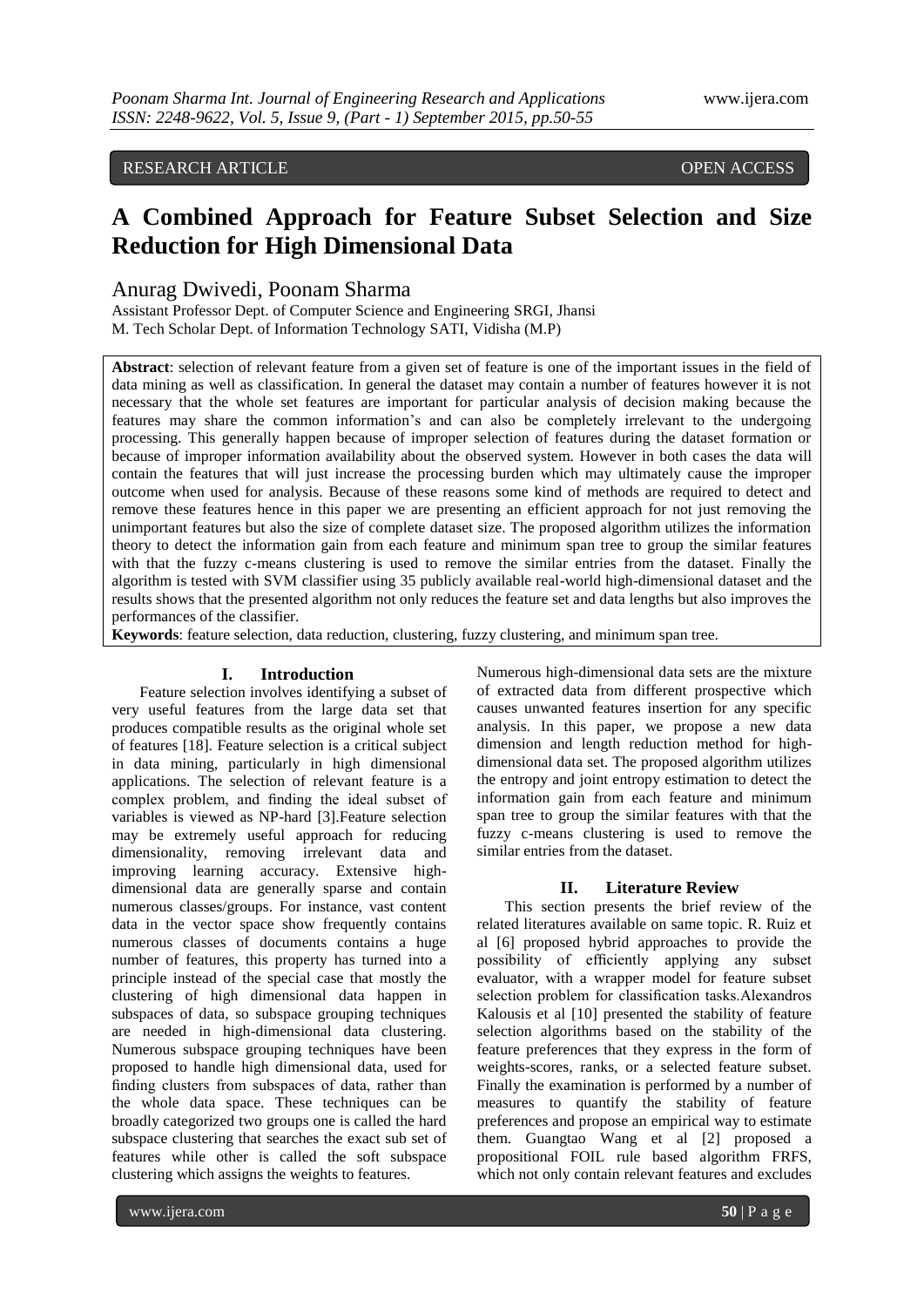irrelevant and redundant ones but also considers feature interaction, is proposed for selecting feature subset for high dimensional data. FRFS first combine the features appeared in the antecedents of all FOIL rules, achieving a candidate feature subset which excludes redundant features and reserves interactive ones. Then, identifies and removes irrelevant features by evaluating features in the candidate feature subset with a new metric Cover Ratio, and obtains the final feature subset. The supervised wrapper-based feature subset selection in datasets with a very large number of attributes. Pablo Bermejo et al [1]. A Fast Correlation-Based Filter Solution is presented Lei Yu [13] introduce a novel theory predominant correlation, and propose a fast filter technique which can identify relevant features as well as redundancy among relevant features without pairwise correlation analysis. The efficiency and effectiveness of their method is demonstrated through extensive comparisons with other methods using real-world data of high dimensionality. The author also proposed Relevance and Redundancy based technique in [17] which show that feature relevance alone is insufficient for efficient feature selection of high-dimensional data and define feature redundancy and propose to perform explicit redundancy analysis in feature selection.

## **III. Terminology Explanations**

This section explains the terms and operation used in the proposed algorithm.

#### **A. Symmetric Uncertainty:**

It is derived from the mutual information by normalizing it to the entropies of variables, and can be used as the measure of correlation between either two features or a feature and the target classes. Mathematically it is defined as,

$$
SU(X,Y) = \frac{2 \times Gain(X|Y)}{H(X) + H(Y)}, \dots \dots \dots \dots \dots \dots \dots \dots (3.1)
$$

Where  $H(X)$  is the entropy of the variable X, and is calculated as follows:

$$
H(X) = -\sum_{x \in X} p(x) \log_2 p(x), \dots \dots \dots \dots \dots (3.2)
$$

Here  $p(x)$  is the probability of the occurrence of value  $x$  of a feature  $f$  with the domain  $X$ , and can be calculated as

 = , … … … … … … … . . 3.3

#### **B. Information Gain**

It represents the mutual information which can be gained by one variable by observing the other variable. Practically it is measured as the reduction in entropy of a certain variable by the knowledge of other, for example let we have to calculate the information gain about the variable  $Y$  by some other variable  $X$  then it will be represented as  $Gain(X|Y)$ and can be calculated as

Gain Y X = H X − H X Y = H Y − H Y X , … … . . (3.5)

Where  $H(Y|X)$  is the conditional entropy and interpreted as the remaining entropy of variable  $Y$  if the value of another variable  $X$  is known, on the basis of probability it can be given as

$$
H(Y|X) = -\sum_{x \in X} p(x) \sum_{y \in Y} p(y|x) \log_2 p(y|x), \dots \dots \dots \dots (3.6)
$$

Where  $p(y|x)$  is conditional probability of occurrence of value  $y$  of the feature  $f_i$  with domain Y together with occurrence of value  $x$  of the feature  $f_i$ with domain X. As the equation  $(3.6)$  shows information gain is a symmetrical measure hence  $G(Y|X) = G(X|Y)$ . Since the information gain is a symmetrical measure hence according to equation (3.1) the symmetrical uncertainty must also be symmetrical. The value of symmetrical uncertainty varies in the interval of  $[0,1]$ , the '1' represents the complete relativeness between two variables while "0" shows the complete irrelevance.

# **C. Fuzzy C-Means Clustering**

The clustering is defined as the process of grouping the depending upon the specific measure. It is generally defined as hard clustering or soft clustering. The fuzzy clustering fall in the second category where each data point belongs to more than one cluster an attachments with the clusters is given by membership value. The Fuzzy C-Means (FCM) algorithm is one of the most widely used fuzzy clustering algorithms. The FCM algorithm attempts to partition a finite collection of elements  $X =$  $\{x_1, x_2, x_3, \dots, x_n\}$  into a collection of C fuzzy clusters with respect to some given criterion. Given a finite set of data, the algorithm returns a list of  $C$  cluster centers  $V$ , such that

$$
V=v_i\;,i=1,2,3,\ldots\ldots C
$$

and a partition matrix  $U$  such that

$$
U = u_{ij}, i = 1,2,3, \ldots, C, j = 1,2,3, \ldots, n
$$

Where  $u_{ij}$  is a numerical value in [0, 1] which tells the degree to which the element  $x_i$  belongs to the  $i<sup>th</sup>$  cluster. The following is a linguistic description of the FCM algorithm, which is implemented Fuzzy Logic.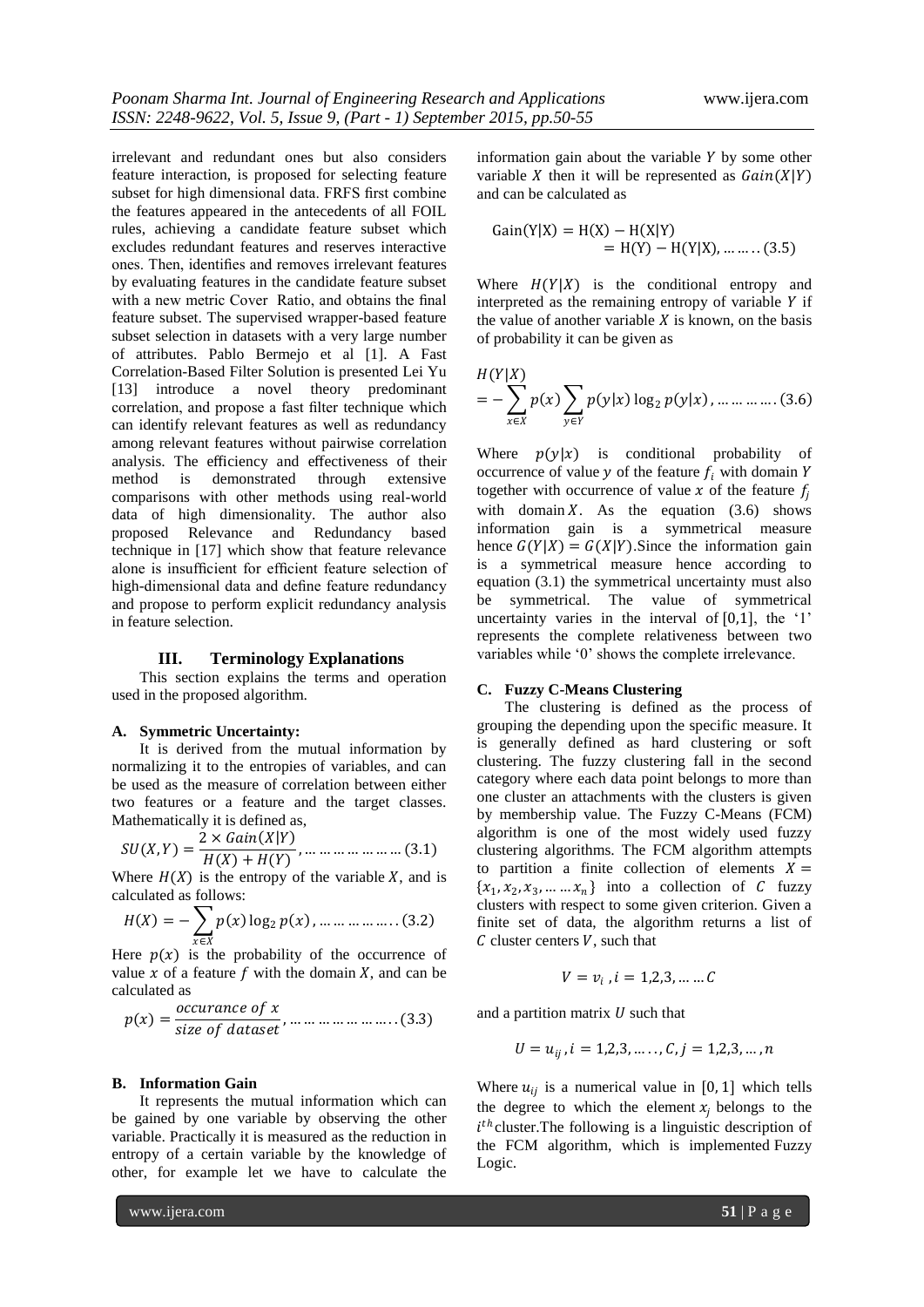Step 1: Select the number of clusters  $C(2 \leq c \leq n)$ , exponential weight $\mu(1 < \mu < \infty)$ , initial partition matrix $U^0$ , and the termination criterione. Also, set the iteration index *lto* 0.

Step 2: Calculate the fuzzy cluster centers  $\{v_i^l | i =$ 1,2,3 ... C} by using  $U^l$ .

Step 3: Calculate the new partition matrix  $U^{l+1}$  by using  $\{v_i^l, i = 1, 2, 3 \dots C\}$ .

Step 4: Calculate the new partition matrix  $\Delta$ =  $||U^{l+1} - U^l|| = \max_{ij} |u_{ij}^{l+1} - u_{ij}^l|$ . If  $\Delta > \epsilon$ , then set  $l = l + 1$  and go to step 2.If $\Delta \leq \epsilon$ , then stop.

## **IV. Proposed algorithm**

The proposed algorithm can be explained as following , Let the  $D$  be the high dimensional dataset and can be expressed as

 $\overline{D}$ 

$$
= \begin{pmatrix} d_{11}, d_{12}, d_{13}, \dots \dots \dots \dots d_{1n} \\ d_{21}, d_{22}, d_{23}, \dots \dots \dots \dots d_{2n} \\ \vdots \\ d_{m1}, d_{m2}, d_{m3}, \dots \dots \dots \dots d_{mn} \end{pmatrix}, T \begin{pmatrix} t_c \\ t_c \\ \vdots \\ t_c \end{pmatrix} \dots (4.1)
$$

Hence the dataset has  $n$  dimensions and  $m$ entries which targets to classt<sub>c</sub>,  $t_c \in T$ ,  $T =$  $\{t_1, t_2, \dots t_{\mathcal{C}}\}$  where C is the total number of target classes. The objective of the problem is to find a subset D'of data D such that D' have the  $m' \times n'$ dimensions and  $m' < m, n' < n$ .

At the first step of the algorithm the relation between the each feature and the target class is estimated by calculating the symmetric uncertainty. Let the symmetric uncertainty between  $i^{th}$  feature and target classes is given by  $SU(F_i, C)$ . Since the  $SU(F_i, C)$  shows the predictability of target classes by the feature  $F_i$  this can be used as first measure to remove unwanted features by defining that the feature  $F_i$  is important if and only if satisfies

$$
SU(F_i, C) > \theta \dots \dots \dots \dots \tag{4.2}
$$

Where  $\theta$  is the user defined constant can be seen as the minimum required relation between feature and target class.

After performing the above discussed operation the dimension of feature will change let it be  $n_1$  then

$$
D_1 = \begin{Bmatrix} d_{11}, d_{12}, d_{13}, \dots & \dots & d_{1n_1} \\ d_{21}, d_{22}, d_{23}, \dots & \dots & d_{2n_1} \\ \vdots & \vdots & \ddots & \vdots \\ d_{m1}, d_{m2}, d_{m3}, \dots & \dots & d_{mn_1} \end{Bmatrix}, T \begin{Bmatrix} t_c \\ t_c \\ \vdots \\ t_c \end{Bmatrix}, n_1
$$
  

$$
< n \dots & \dots & \dots & (4.3)
$$

In the second step of algorithm the features which shares the same information are detected by calculating the symmetric uncertainty amongst each other's, and defined as  $SU(F_i, F_j)$ ,  $i \neq j$ . The concept of using the symmetric uncertainty is similar to first step, hence the features with higher values of  $SU(F_i, F_j)$  may considered as identical features now a SUFF matrix is calculated as

 ~, <sup>1</sup> , <sup>2</sup> , … … … . … … <sup>1</sup> , *′* <sup>2</sup> , <sup>1</sup> , ~, … … … … … . <sup>2</sup> , *′* . . . , <sup>1</sup> , , <sup>2</sup> , … … … … . … , ~ … . (4.4)

The SUFF matrix is used to calculate the Minimum Span Tree (MST) such that the value of every elements of the matrix SUFF is taken as the bonding between the corresponding features. However the MST can group every feature which have relation strength  $(SUFC)$  greater than zero. To eliminate the loosely connected features another condition is applied in which if the feature has greater relation with target classes  $(SUFC)$  than any other feature  $(SUFF)$ then the link between these feature is removed by modifying the SUFF as below

$$
SU(F_i, F_j) = 0, \text{ if } SU(F_i, C) > SU(F_i, F_j) \dots (4.5)
$$

After modifying the  $SUFF$  according to equation (4.5) the MST is reconstructed and the features still found connected are considered as similar features and replaced by single representative feature depending upon their target class relation or SUFC value as follows

Let the  $F_t = \{F_a, F_b, F_c\}$  be the connected feature in the MST then the representative feature  $(F_r)$  will be selected as

$$
F_r = F_t(i), \underset{i}{\text{argmax}} \{ SU(F_a, C), SU(F_b, C), SU(F_c, C) \}
$$
\n
$$
(4.6)
$$

Now we have the most useful features set and the new dataset can be presented as  $D_{m \times n}$ <sup>"</sup>, here the  $n'' < n$  hence the dimension of feature is reduced although the entries in the dataset is still same which needed to be reduced. In the proposed system the third step is used for this purpose which groups the similar data points using the fuzzy c-means clustering and then the points having large membership value with any one cluster is replaced by cluster centroid.

Let the fuzzy C-Means clusters the given data into  $k$  groups then after clustering the data can be presented as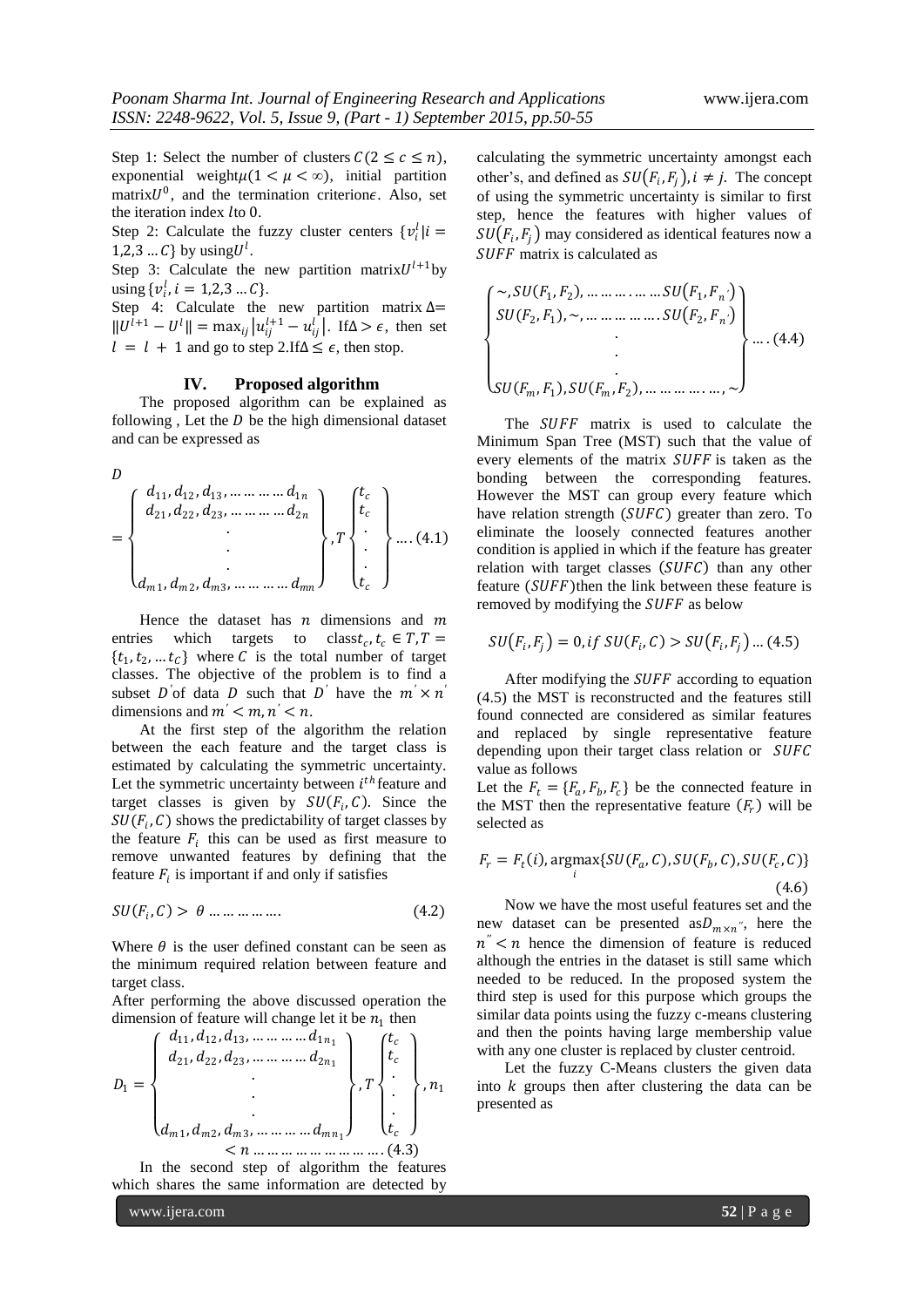

Where  $M_{ij}$  shows the membership of  $j^{th}$  entry (data point) to  $i^{th}$  cluster.

 $D_1(i) = C_i$ ,  $\arg\max_i \{M_{ij}, 1 \le j \le k\} \dots \dots \dots (4.8)$ 

How many points will be substituted is depends upon the user defined minimum merging similarity. The complete algorithm can be described in following steps

Step 1: calculate  $SUFF$  matrix and  $SUFC$  matrix for given dataset  $D$  having target classes  $T$ .

Step 2: on the basis of  $SUFC$  values reject the features having  $SUFC$  value lesser than threshold  $\theta$ .

Step 3: recalculate the SUFF matrix for reduced features *SUFF'*.

Step 4: construct the minimum span tree (MST).

Step 5: remove the branches of MST having  $SUFC(i, C) > SUFF(i, J)$ .

Step 6: selected the isolated features from MST and generate representative for non-isolated features.

Step 7: form new dataset with only features selected in step 6.

Step 8: performed fuzzy c-means clustering and take the cluster centroid as a representative for data points having greater membership with it.

Step 9: Train the classifier from the dataset obtained and test for accuracy.

#### **V. Simulation Results**

In this section, we present the experimental results in terms of the proportion of selected features, the time to obtain the feature subset, the classification accuracy. The dataset used has 36 features all with domain size of 2 while the target class also has a domain size of 2. The total number of entries in the dataset is 3196. For the testing of the selected features quality the classification test is performed using the probabilistic neural network

Table 1: Results for Dataset Size vs. processing time.

| Dataset Size (%) | Time<br>Processing |
|------------------|--------------------|
|                  | (Seconds)          |
| 40               | 3.6514             |
| 60               | 4.6715             |
| 80               | 5.5949             |
| 100              | 6.5218             |



Figure 1: Plot of the table 1 data (impact of data size on processing time.

Table 2: Results for Dataset Size vs. Reduced Data Size of Previous Method and Proposed Method.

| Dataset | Size | Data Size |          |
|---------|------|-----------|----------|
| $(\%)$  |      | Previous  | Proposed |
|         |      | Method    | Method   |
| 40      |      | 1278      | 1151     |
| 60      |      | 1918      | 1726     |
| 80      |      | 2557      | 2301     |
| 100     |      | 3196      | 2876     |



Figure 2: Plot of the table 2 comparison for data size reduction of Previous and Proposed Method.

Table 3: Results for Dataset Size vs. Selected Features of Proposed Method

| Dataset Size (%) | Number of Features |
|------------------|--------------------|
|                  |                    |
|                  |                    |
|                  |                    |
|                  |                    |



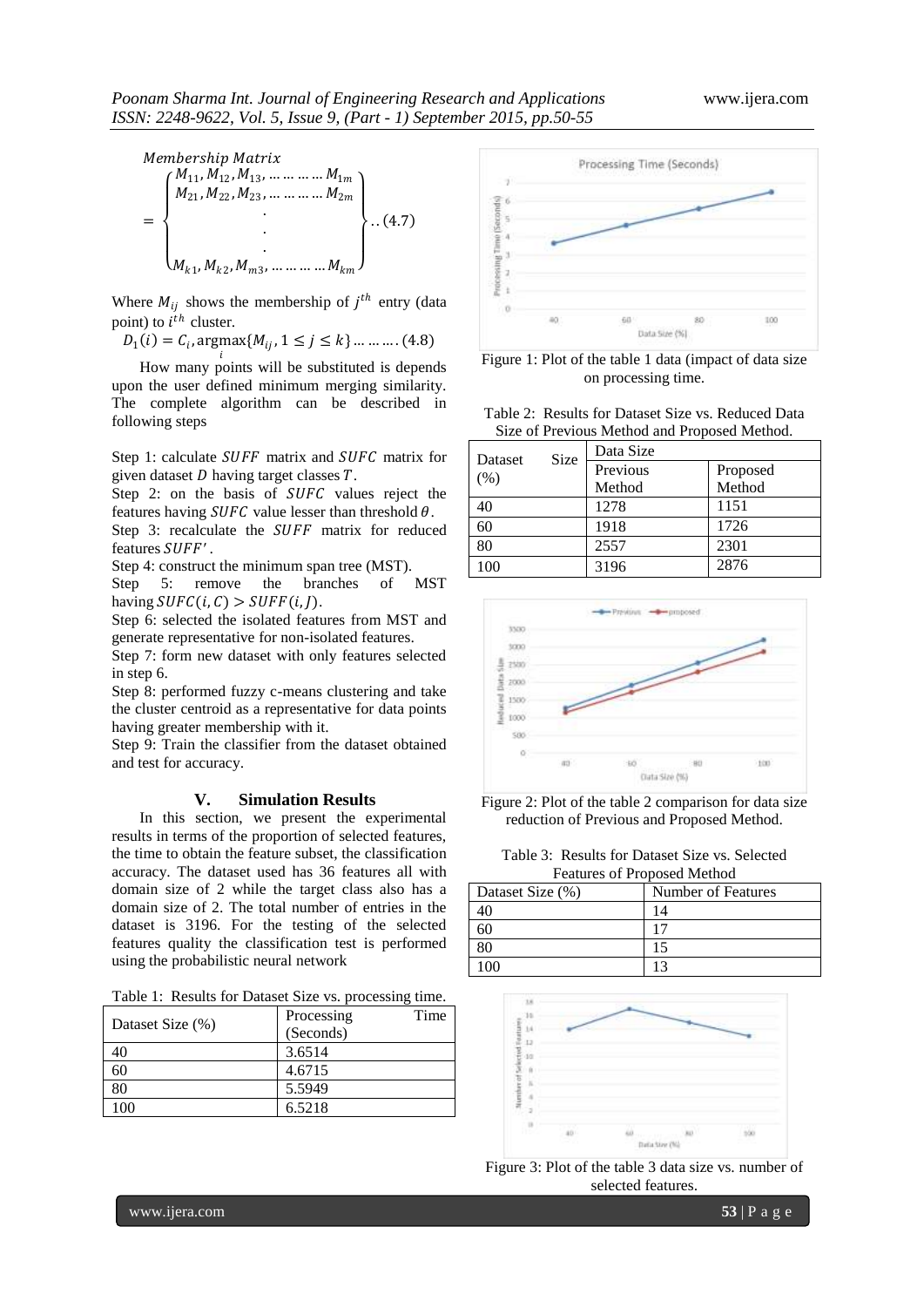|                                           | Table 4: Results for Dataset Size vs. Classification |  |
|-------------------------------------------|------------------------------------------------------|--|
| Accuracy of Previous and Proposed Method. |                                                      |  |

| <b>Dataset</b> |      | Accuracy |          |
|----------------|------|----------|----------|
|                | Size | Previous | Proposed |
| $(\%)$         |      | Method   | Method   |
| 40             |      | 74.5     | 77.8     |
| 60             |      | 80.2     | 82.4     |
| 80             |      | 77.6     | 83.1     |
| 100            |      | 81.9     | 83.3     |



# **VI. Conclusion**

In this paper, we present a novel information theory and fuzzy clustering based feature subset selection algorithm in combination with data size reduction, which is very applicable, especially to high-dimensional data. This algorithm is developed for not only identifying and removing irrelevant and redundant features, but also dealing with interactive features. We first defined relevant, redundant and interactive features based on symmetric uncertainty then based on these definitions, we presented the feature selection algorithm, which involves four steps (1) redundant feature exclusion and interactive feature reservation and (2) the irrelevant feature identification (3) minimum span tree formation for similar features grouping (4) fuzzy C-means clustering for data size reduction. We also explained the concept behind the redundant as well as irrelevant features and reserve interactive features with appropriate expression formations. Finally the test with real world data sets show that our proposed algorithm has moderate reduction capability. Meanwhile, it also reduces the data size and obtains the best average accuracies for all the neural network based classification algorithms.

Figure 4: Plot of the table 4



Figure 5: Final minimum span tree Graph generated for 100% of data samples

# **References**

- [1] Pablo Bermejo, Luis de la Ossa, Jos´e A. G´amez, Jos´e M. Puerta "Fast wrapper feature subset selection in high-dimensional datasets by means of filter reranking",Knowledge-Based Systems Volume 25, Issue 1, February 2012, Pages 35–44Special Issue on New Trends in Data Mining.
- [2] Guangtao Wang, Qinbao Song, Baowen Xu, Yuming Zhou "Selecting feature subset for high dimensional data via the propositional FOIL rules" Pattern Recognition 46 (2013) 199–214.
- [3] Sebastián Maldonado, Richard Weber, Fazel Famili "Feature selection for highdimensional class-imbalanced datasets using Support Vector Machines", Information Sciences 286 (2014) 228–246.